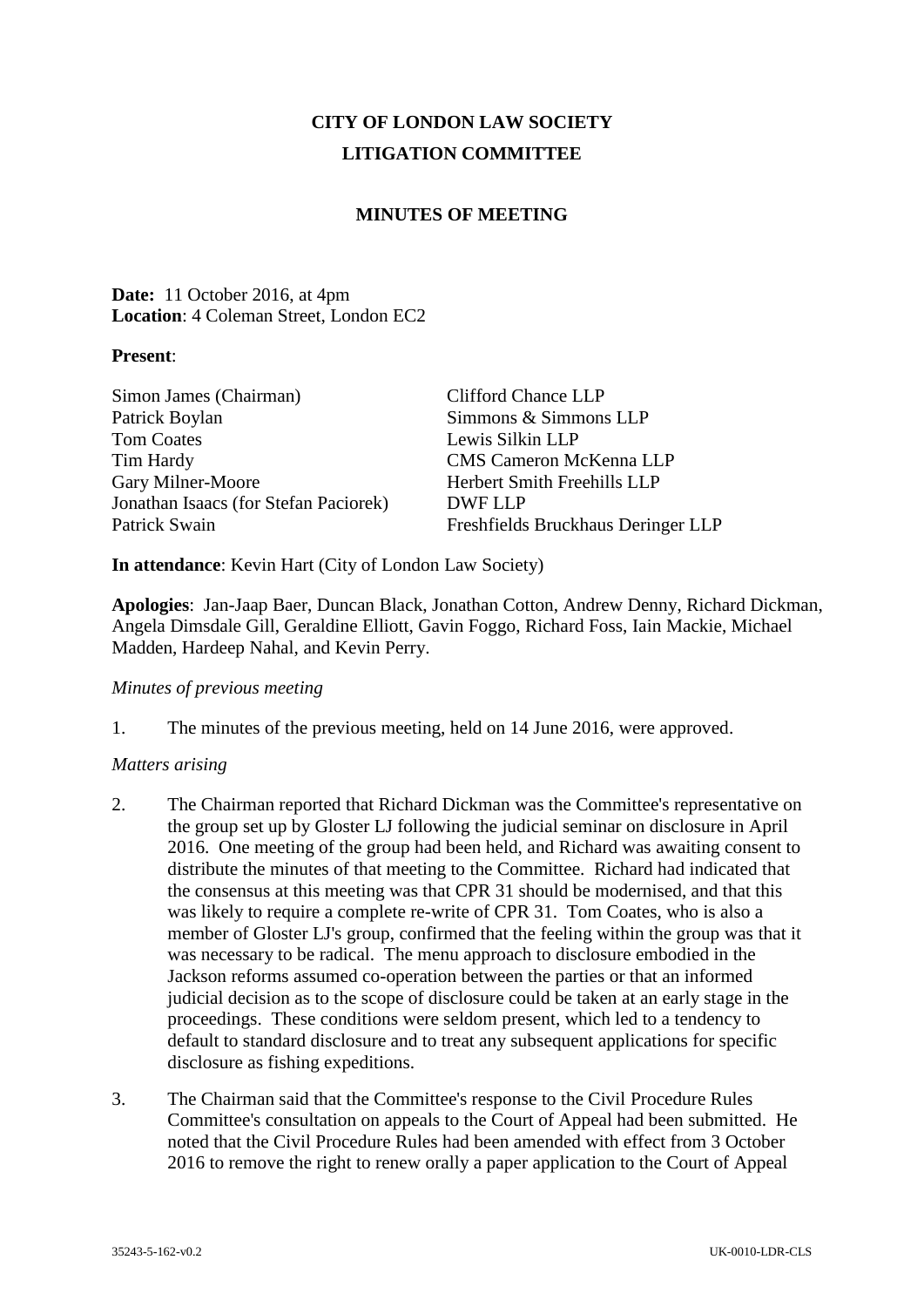for permission to appeal. The Civil Procedure Rule Committee had, however, not raised the test for granting permission to appeal to the Court of Appeal, which remained that the appeal must have a real prospect of success.

4. The Chairman said that the Society had submitted a lengthy response to the SRA on the SRA's proposed new Code of Conduct. The response had included the comments made by the Committee.

## *Modernising Judicial Terms and Conditions*

5. The Committee considered the Ministry of Justice's consultation paper entitled *Modernising Judicial Terms and Conditions*, dated 15 September 2016. The Committee did not feel strongly about any of the proposals, but decided to respond in order to make the point that none of the proposals was likely to increase the number of applicants for judicial posts from solicitors at firms in the City of London. It remained difficult for solicitors in private practice to take these posts, not least because of the requirement to set aside blocks of time. Single days might be easier to fill. Greater publicity for posts in "junior" tribunals might also encourage more applicants.

## *Brexit and the English courts*

- 6. Kevin Hart reported that shortly after the referendum of 23 June 2016, the Society had written to Oliver Letwin, then the Minister in charge of Brexit, saying that there were numerous experienced negotiators in City firms, and offering assistance. The Society had not received any response. The Society had recently received a request from the Ministry of Justice for the names of experts in the private international law aspects of specific areas (such as competition, employment law, consumer law and insurance law) to whom the Ministry could talk informally. The Society had responded with names, but had yet to receive any response or other acknowledgement. Patrick Boylan and Patrick Swain indicated that they would be happy to talk to the Ministry about the impact of Brexit on litigation.
- 7. The Committee discussed the draft paper circulated by the Chairman on the potential impact of Brexit on the English courts. The Committee agreed with the approach in the paper, namely that the UK should try in negotiations with the EU to retain as much of the current system of jurisdiction and the enforcement of judgments as possible. This was consistent with the approach being taken by other groups for as "soft" a Brexit in this area as was possible to achieve.
- 8. The Committee expressed some nervousness about putting the paper into the public domain. It was not necessarily helpful to express publicly concerns about, for example, the enforceability of English judgments post-Brexit. This might offer ammunition for jurisdictions seeking to secure dispute resolution work that had in the past come to England.

## *Transforming the Courts*

9. The Chairman referred to the statement dated September 2016 issued by the Lord Chancellor, the Lord Chief Justice and the Senior President of Tribunals entitled *Transforming the Courts*. This reflected the work that HMCTS had been undertaking behind the scenes for some time and also, to a significant extent, Briggs LJ's *Civil*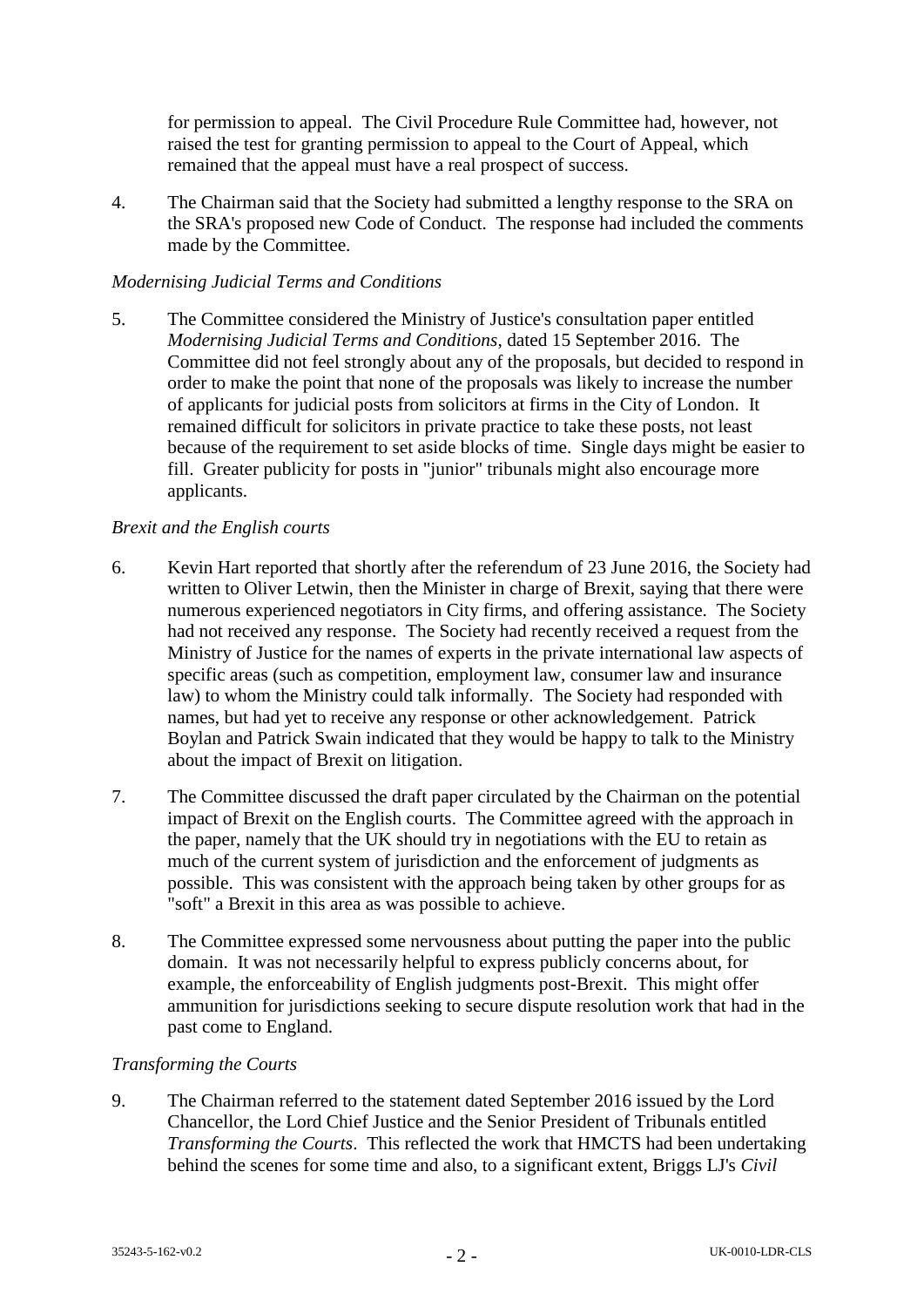*Courts Structure Review: Final Report* dated July 2016. The work was aimed at creating an online court and a new, highly simplified procedural code.

- 10. As the Chairman had previously reported by email, he had attended a meeting of the Civil Professional Engagement Group on 13 September 2016, along with representatives of the Law Society, the Bar Council and others, run by HMCTS and the Ministry of Justice. This revealed that the principal focus of HMCTS's work was on the Online Court for all claims up to £25,000 (not necessarily including the exemptions proposed by Briggs LJ), but any proposals could have implications for the kind of higher value claims with which the members of the Committee were more familiar. HMCTS was also proposing to establish a work stream entitled "RCJ Services", covering all cases in the Royal Courts of Justice and the Rolls Building, but this had not yet been advanced significantly.
- 11. After the meeting of the Civil Professional Engagement Group, the Chairman had received a list of questions or issues upon which HMCTS would be grateful for answers or information. The Committee considered these questions, while recognising that many of them were directed to lower value litigation of which the Committee had little experience. Observations on the issues raised by HMCTS included:
	- (a) The Committee saw no particular difficulty with "unbundled" services per se. If a client now wanted advice on a limited basis (eg an initial view of the merits), solicitors were generally prepared to give that advice, subject of course to making it clear to the client the basis upon which advice was being given. As to the recoverability of costs for this kind of advice, then some system of fixed costs might be appropriate, whether as a percentage of the sums in dispute or a fixed sum (or a combination of the two).
	- (b) With regard to decision trees, trying to create them for all possible types of civil claim was a vast undertaking. It would be sensible to start with the most common types of claim (not necessarily "airline claims"). It might be appropriate to approach someone who was prepared to invest in the project as a commercial project, somehow generating a return. It might also be useful for HMCTS to speak to firms that did vast numbers of small claims. If, as was typical, they used paralegals to carry out this work, they were likely to have operating procedures that could perhaps be adapted (though whether they would be prepared to share their operational knowhow was a different question). Seeking to produce both the equivalent of a "pleading" and a legal argument was probably too much at this stage. HMCTS needed to speak to those who provided existing online dispute resolution services and, ultimately, it was for those who advocated and promoted these systems actually to produce one that worked in practice.
	- (c) Improving the response rate of defendants was not necessarily possible. If a defendant simply had not paid an indisputable credit card debt, there may be little point in a response.
	- (d) Settlements occur late in the day because the door of the court concentrated the minds of the parties. Indeed, some defendants in particular considered that they would obtain better settlement terms later in the day than earlier. Bringing settlement forward would require incentives on the parties to settle